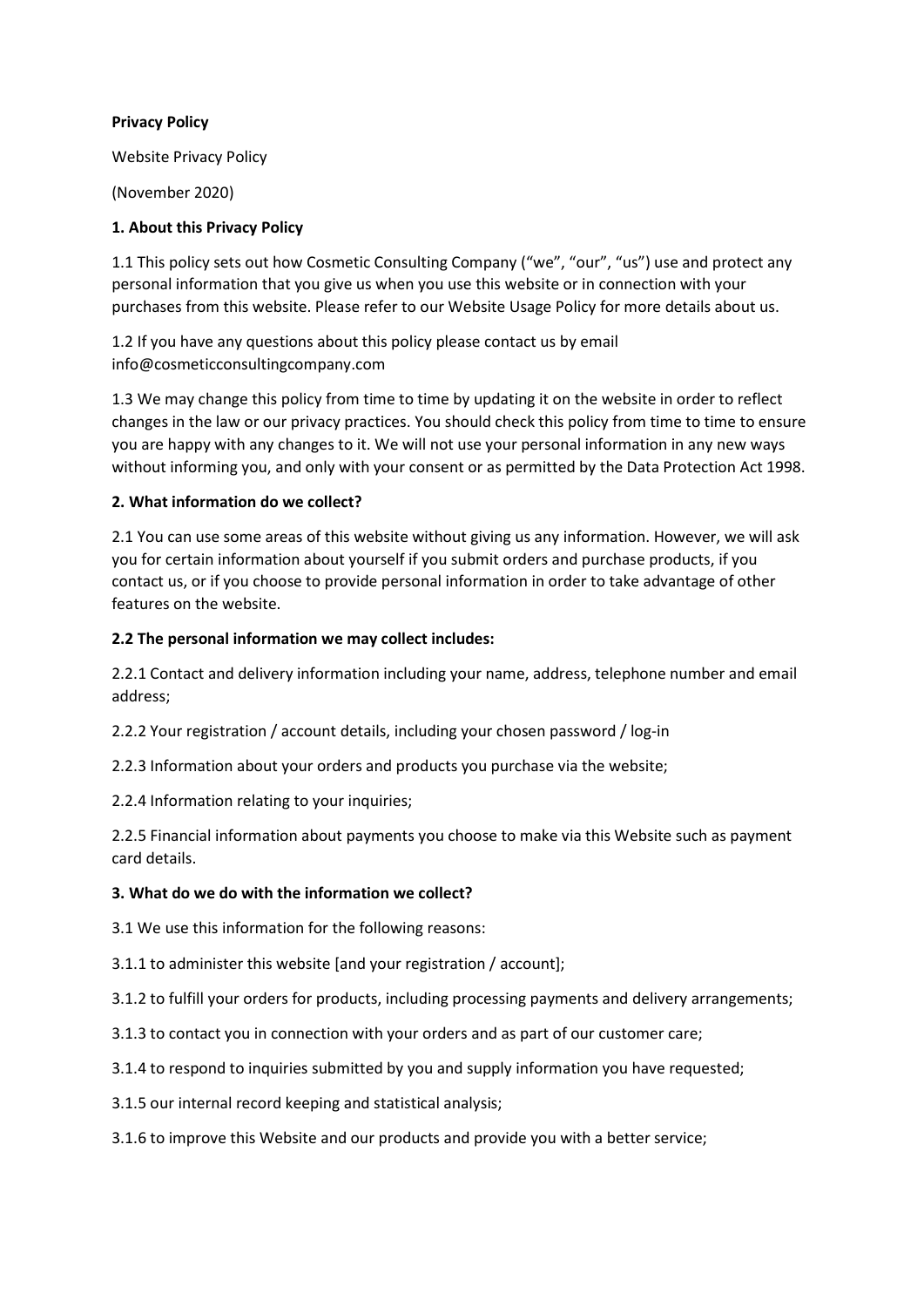3.1.7 to send you alerts, news updates and other information about our products and promotions that we think will interest you, unless you have told us that you do not wish to receive them. The section on email marketing below explains when we may send you this information by email.

3.2 We will not use your personal information in any new ways without informing you, and only with your consent or as permitted by the Data Protection Act 1998.

### 4. Email marketing

4.1 Unless you have asked us not to do so, we may send you information about our products we think will interest you by email if:

4.1.1 you are a previous customer and have given explicit permission to do so; or

4.1.2 you have asked to receive the information from us by email.

4.2 In all other cases, we will ask for your consent to send you this kind of information by email and we will not do so without your consent.

4.3 When we send you these types of email we will give you the opportunity to opt out from receiving more of them, or you can contact us at any time if you decide that you no longer wish to receive them.

### 5. Whom do we share this information with?

5.1 We will not transfer, disclose, sell, distribute or lease your personal information to any third parties without your permission except in the following cases:

5.1.1 where we are required to do so by law;

5.1.2 to a purchaser or prospective purchaser of our business;

5.1.3 to our group companies, for instance as part of our group data storage arrangements;

5.1.4 to our provider of payment card services in order to process your payments via this website;

5.1.5 to our provider (s) of delivery services so that they can deliver products you purchase;

5.1.6 to our provider (s) of IT services but only to the extent necessary for them to host, develop and support this website;

5.1.7 in order to establish, exercise or defend our legal rights (including providing information to others for the purposes of fraud prevention and reducing credit risk).

5.2 We will not transfer your personal information outside the European Economic Area except for the above purposes and in compliance with the Data Protection Act 1998.

5.3 Details of our service providers referred to above are available on request.

## 6. How to get copies of or amend the information we have collected?

6.1 You may request details of the personal information we hold about you under the Data Protection Act 1998. A small fee will be payable. If you would like to do so please write to us at Cosmetic Consulting Company, Schulstrasse 1, CH-7302 Landquart, Switzerland

6.2 If you think any information we have about you is incorrect or incomplete, please inform as soon as possible. We will correct or update any information as soon as possible